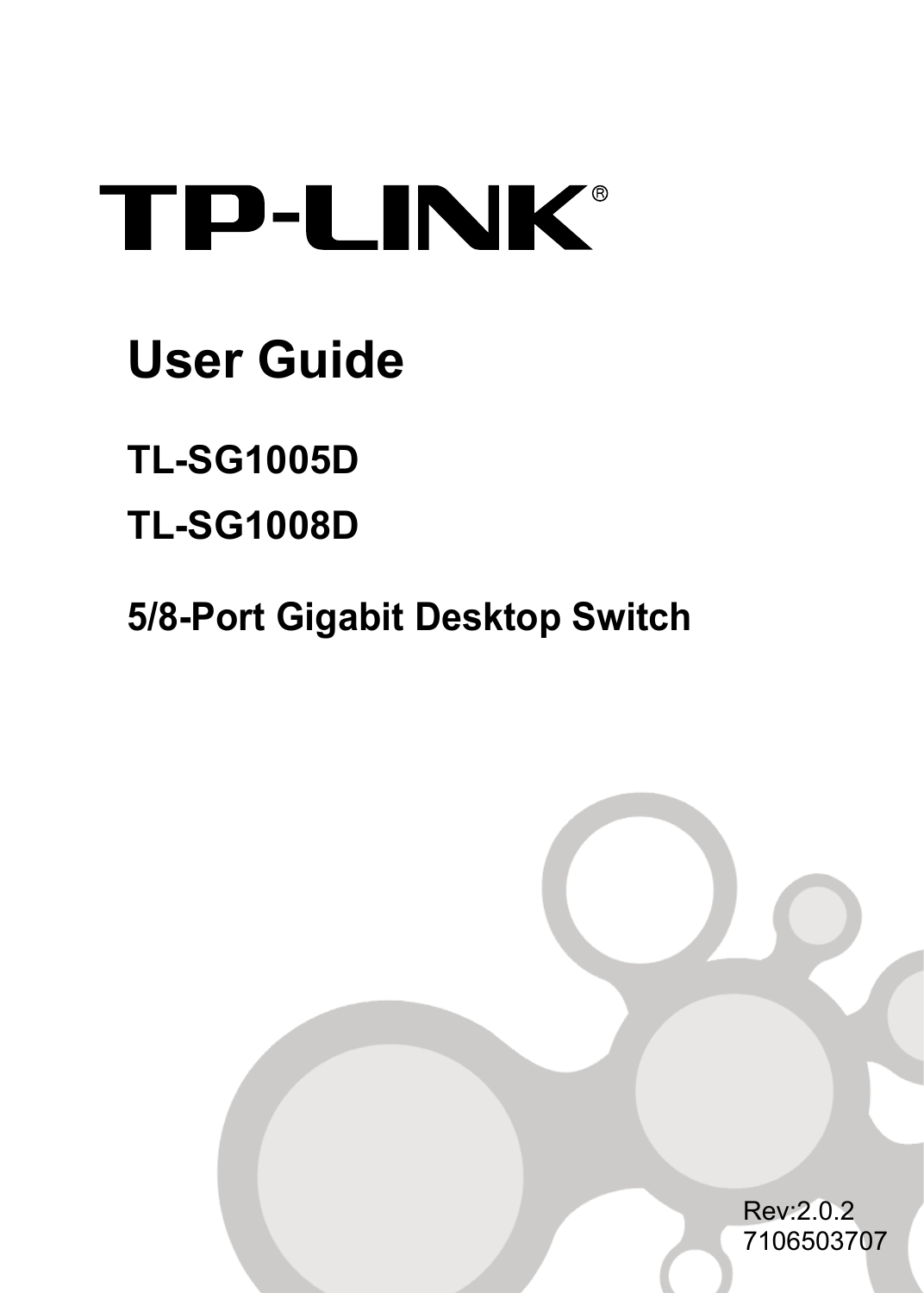#### **COPYRIGHT & TRADEMARKS**

Specifications are subject to change without notice. TP-LINK<sup>®</sup> is a registered trademark of TP-LINK TECHNOLOGIES CO., LTD. Other brands and product names are trademarks or registered trademarks of their respective holders.

No part of the specifications may be reproduced in any form or by any means or used to make any derivative such as translation, transformation, or adaptation without permission from TP-LINK TECHNOLOGIES CO., LTD. Copyright © 2011 TP-LINK TECHNOLOGIES CO., LTD. All rights reserved.

#### **http://www.tp-link.com**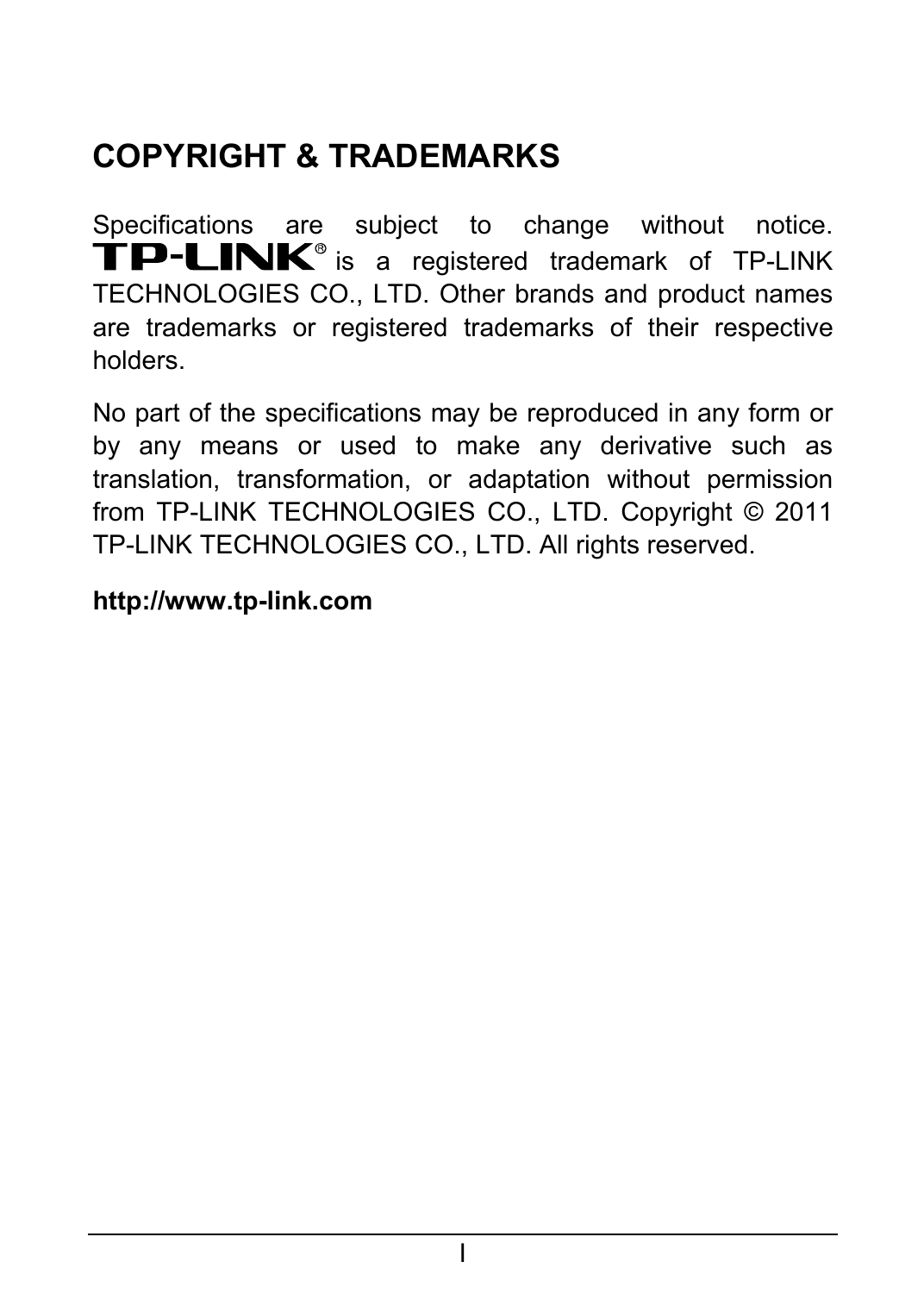### **FCC STATEMENT**

This equipment has been tested and found to comply with the limits for a Class B digital device, pursuant to part 15 of the FCC Rules. These limits are designed to provide reasonable protection against harmful interference in a residential installation. This equipment generates, uses and can radiate radio frequency energy and, if not installed and used in accordance with the instructions, may cause harmful interference to radio communications. However, there is no guarantee that interference will not occur in a particular installation. If this equipment does cause harmful interference to radio or television reception, which can be determined by turning the equipment off and on, the user is encouraged to try to correct the interference by one or more of the following measures:

- Reorient or relocate the receiving antenna.
- Increase the separation between the equipment and receiver.
- Connect the equipment into an outlet on a circuit different from that to which the receiver is connected.
- Consult the dealer or an experienced radio/ TV technician for help.

This device complies with part 15 of the FCC Rules. Operation is subject to the following two conditions: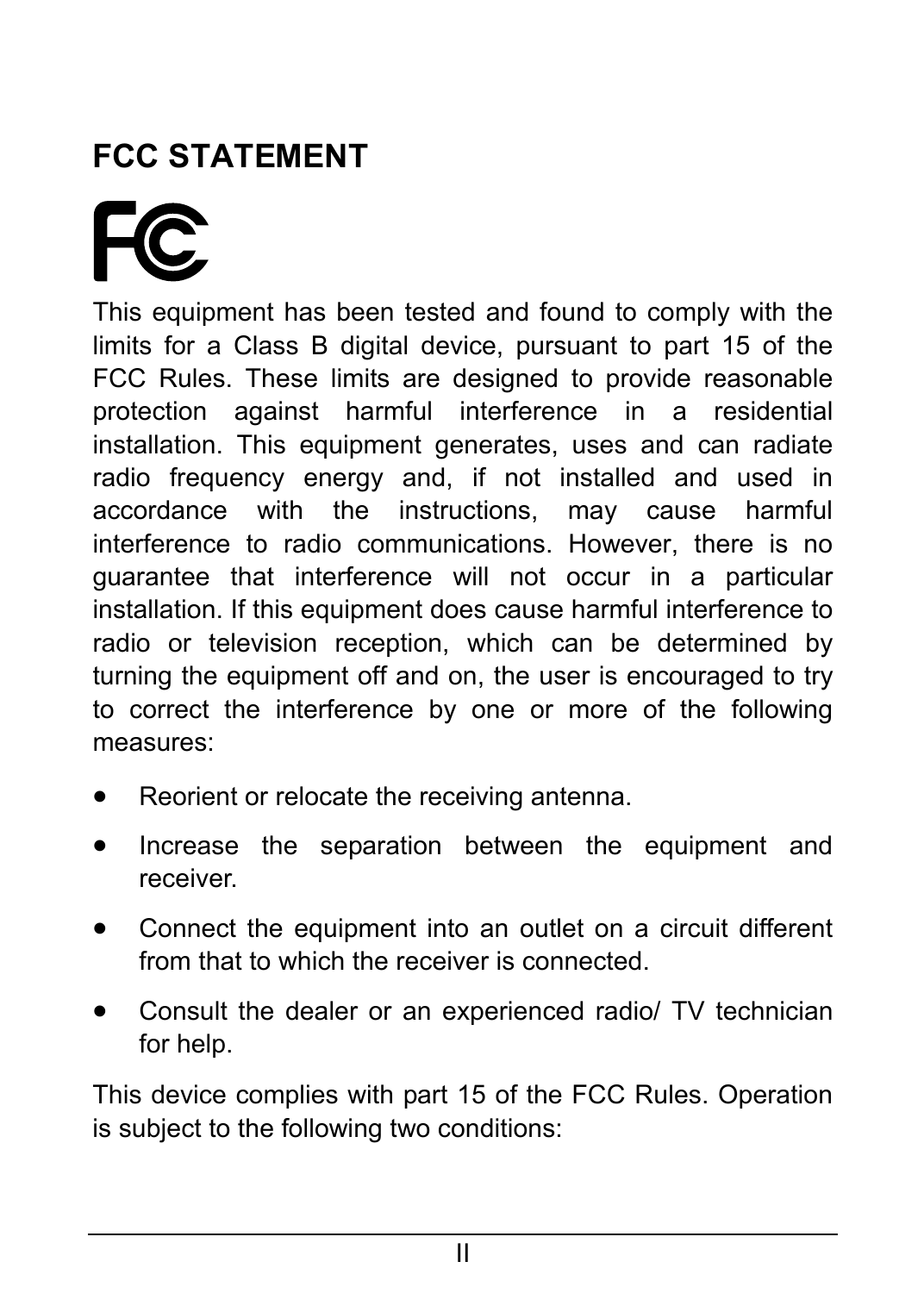- 1) This device may not cause harmful interference.
- 2) This device must accept any interference received, including interference that may cause undesired operation.

Any changes or modifications not expressly approved by the party responsible for compliance could void the user's authority to operate the equipment.

#### **CE Mark Warning**

# $\epsilon$

This is a class B product. In a domestic environment, this product may cause radio interference, in which case the user may be required to take adequate measures.

#### **Safety Notices**



Do not use this product near water, for example, in a wet basement or near a swimming pool.

Avoid using this product during an electrical storm. There may be a remote risk of electric shock from lightning.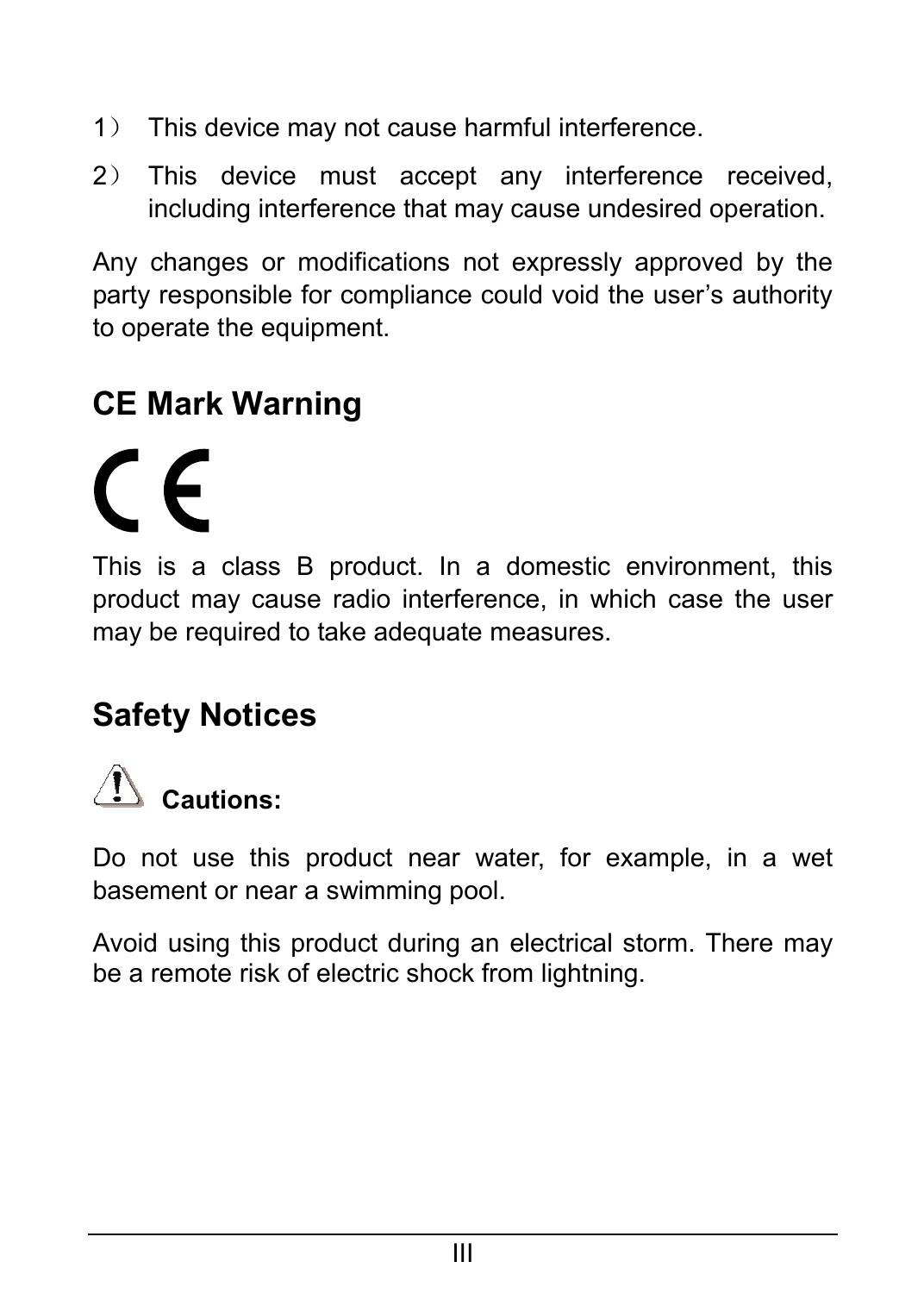#### **Package Contents**

The following items should be found in your package:

- ¾ One TL-SG1005D/TL-SG1008D Switch
- ¾ One Power Adapter
- $\triangleright$  This User Guide

#### **Note:**

The wall-mounting screws are not provided with our product. Please contact your distributor if any of the listed items are damaged or missing.

#### **Convention**

The Switch or TL-SG1005D/TL-SG1008D mentioned in this User Guide stands for TL-SG1005D/TL-SG1008D 5/8-port Gigabit Desktop Switch without any explanation.

#### **Note:**

The two devices of TL-SG1005D and TL-SG1008D are sharing this User Guide. For simplicity, we will take TL-SG1008D for example throughout this Guide.

The differences between them are:

- $\triangleright$  TL-SG1005D Switch with 5 10/100/1000Mbps Auto-Negotiation RJ45 ports.
- ¾ TL-SG1008D Switch with 8 10/100/1000Mbps Auto-Negotiation RJ45 ports.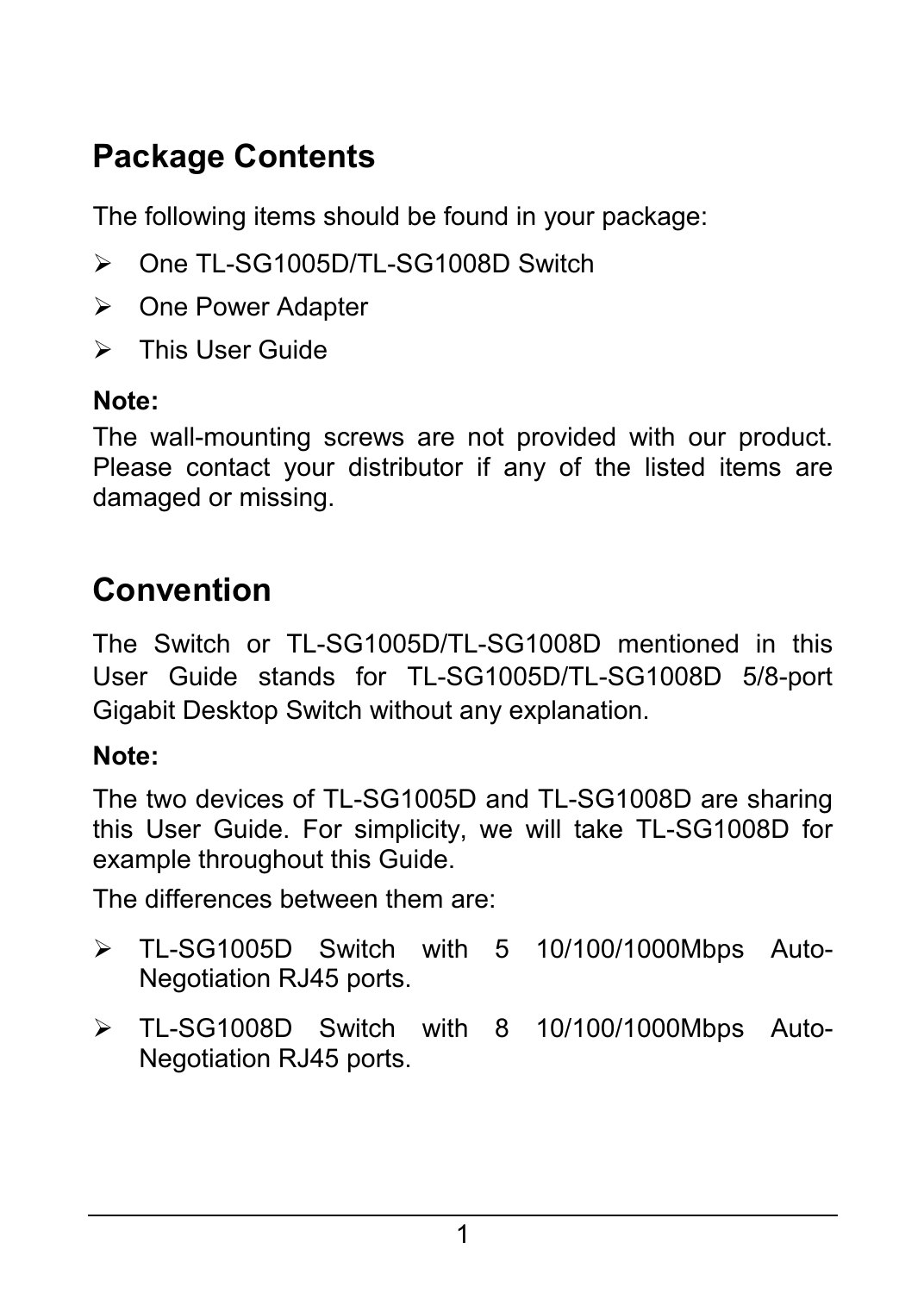#### **Chapter 1 Introduction of the Product**

Thank you for choosing the TL-SG1005D/TL-SG1008D 5/8-port Gigabit Desktop Switch.

#### **1.1 Overview of the Product**

Powered by the Gigabit Ethernet Technology, TL-SG1005D/ TL-SG1008D Gigabit Desktop Switch provides the seamless network connection, which can speed up your old network to 1000Mbps, ensuring the graphics, CGI, CAD, or multimedia files and other applications with bandwidth-intensive files transferred across the network almost instantly.

The non-blocking switching architecture adopted in the TL-SG1005D/TL-SG1008D switch greatly improves network response times as well as significantly speed up the traffic between subnets by forwarding and filtering packets at full wirespeed for maximum throughput.

The TL-SG1005D/TL-SG1008D switch is plug-and-play. In addition, the Auto-MDI/MDIX cable detection on all ports eliminates the demand of crossover cable or Uplink port. Each port can be used as general ports or Uplink ports, and any port can be simply plugged into a server, a hub, a router, a switch or a PC, using the straight cable or crossover cable. Diagnostic LEDs which display link status and activity, allowing you to quickly detect and correct problems on the network.

The TL-SG1005D/TL-SG1008D switch adopts Green Ethernet technology, supports power saving features. The switch automatically powers down the ports that have no link or are connected to the computers which have been shut down, budgets power output for different Ethernet cable lengths.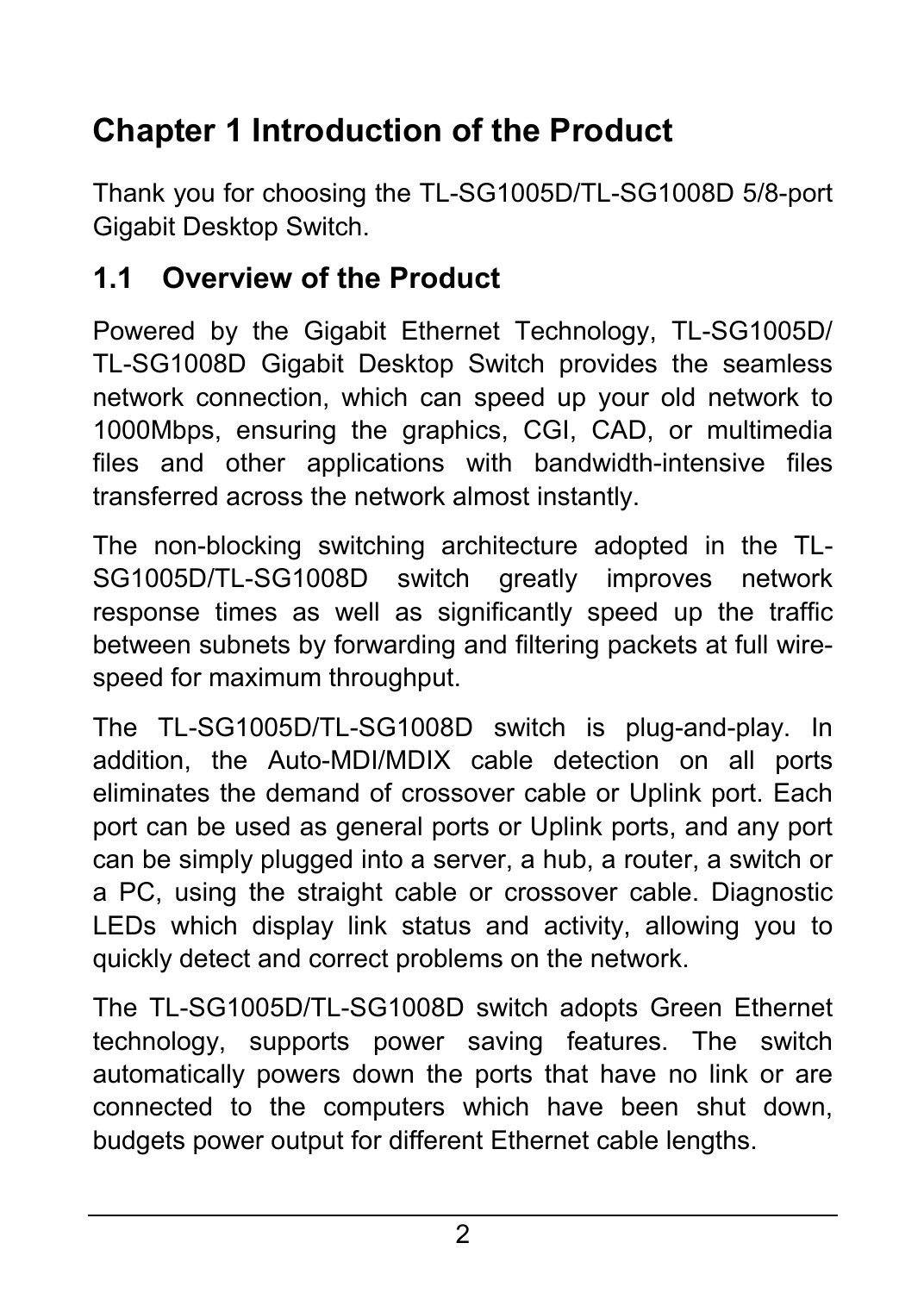#### **1.2 Features**

- $\triangleright$  Supports Green Ethernet technology to implement power saving features
- ¾ Complies with IEEE802.3, IEEE802.3u, IEEE802.3ab standards
- ¾ 5/8 10/100/1000Mbps Auto-Sensing RJ45 ports supporting Auto-MDI/MDIX
- $\triangleright$  Supports IEEE802.3x flow control for Full-duplex Mode and backpressure for Half-duplex Mode
- $\triangleright$  Non-blocking switching architecture that forwards and filters packets at full wire-speed for maximum throughput
- ¾ 4K entry MAC address table of TL-SG1005D/TL-SG1008D with auto-learning and auto-aging
- $\triangleright$  Supports for Jumbo frames of up to 9KB
- $\triangleright$  LED indicators for monitoring power, link, speed and activity
- $\triangleright$  External power adapter supply

#### **Chapter 2 Identifying External Components**

This Chapter describes the front panel and rear panel of the Switch.

#### **2.1 Front Panel**

TP-I INK® Power  $\overline{4}$ TL-SG1008D Ø . . . . . . **Gigabit Switch** 

#### Figure 2-1 TL-SG1008D Switch Front Panel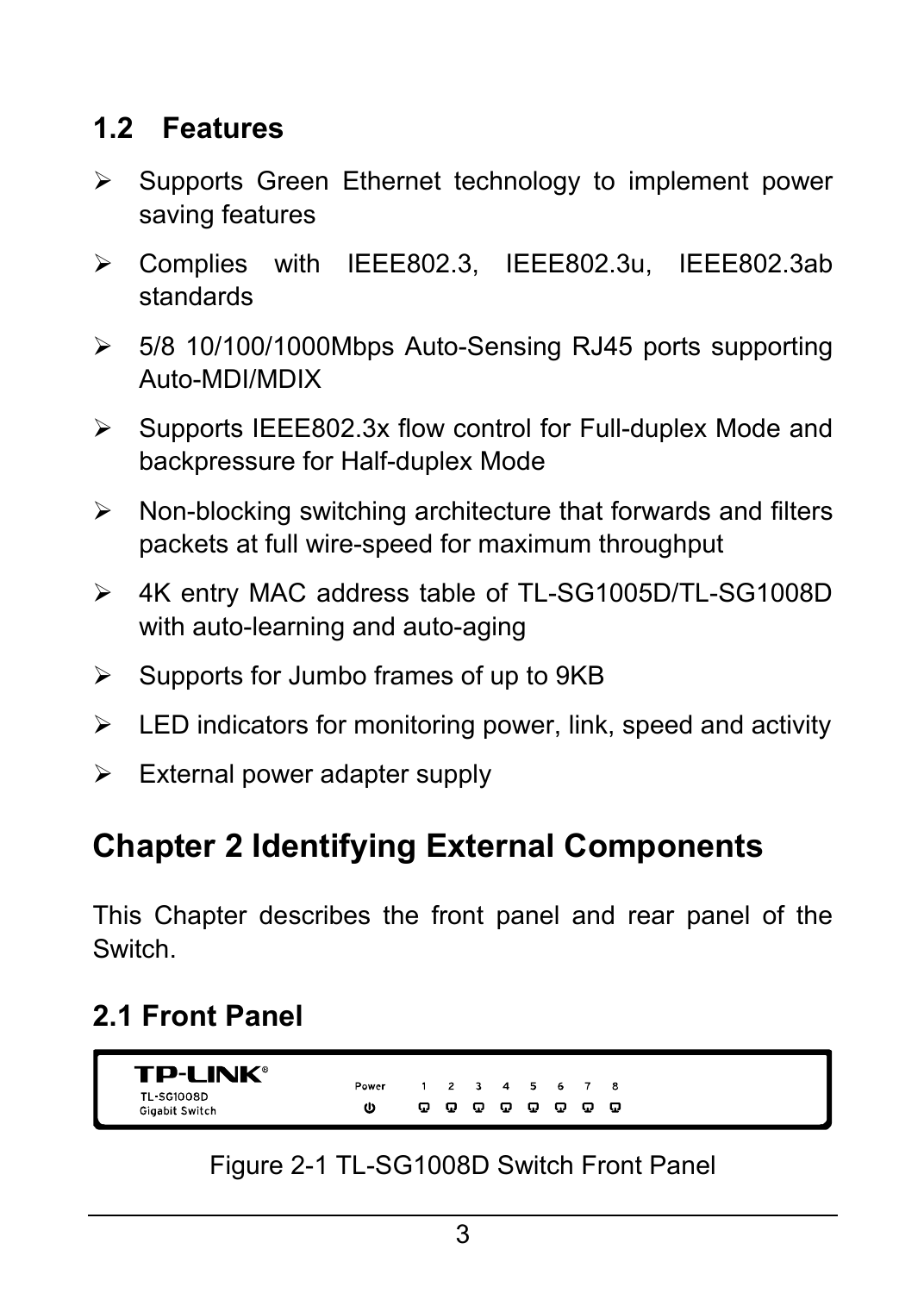The Switch's LEDs are located on the front panel:

- ¾ **Power LED:** This indicator will light up when the Switch powers up.
- ¾ **LEDs (1~8):** The LED indicates Link/Active status. The corresponding LED indicator will light solid green when connected to a network device. It flashes green when data is being transmitted or received on the working connection.

#### **Note:**

The LEDs' description above explains the device's working status after initialization.

#### **2.2 Rear Panel**



Figure 2-2 TL-SG1008D Switch Rear Panel

The following parts are located on the rear panel.

- ¾ **POWER:** The POWER socket is where you will connect the power adapter. Please use the power adapter provided with this TL-SG1008D Switch.
- ¾ **Port (1-8):** The TL-SG1008D Switch is equipped with 8 10/100/1000Mbps Auto-Sensing RJ45 ports where you will connect your network devices. The working status can be indicated by the corresponding LEDs on the front panel.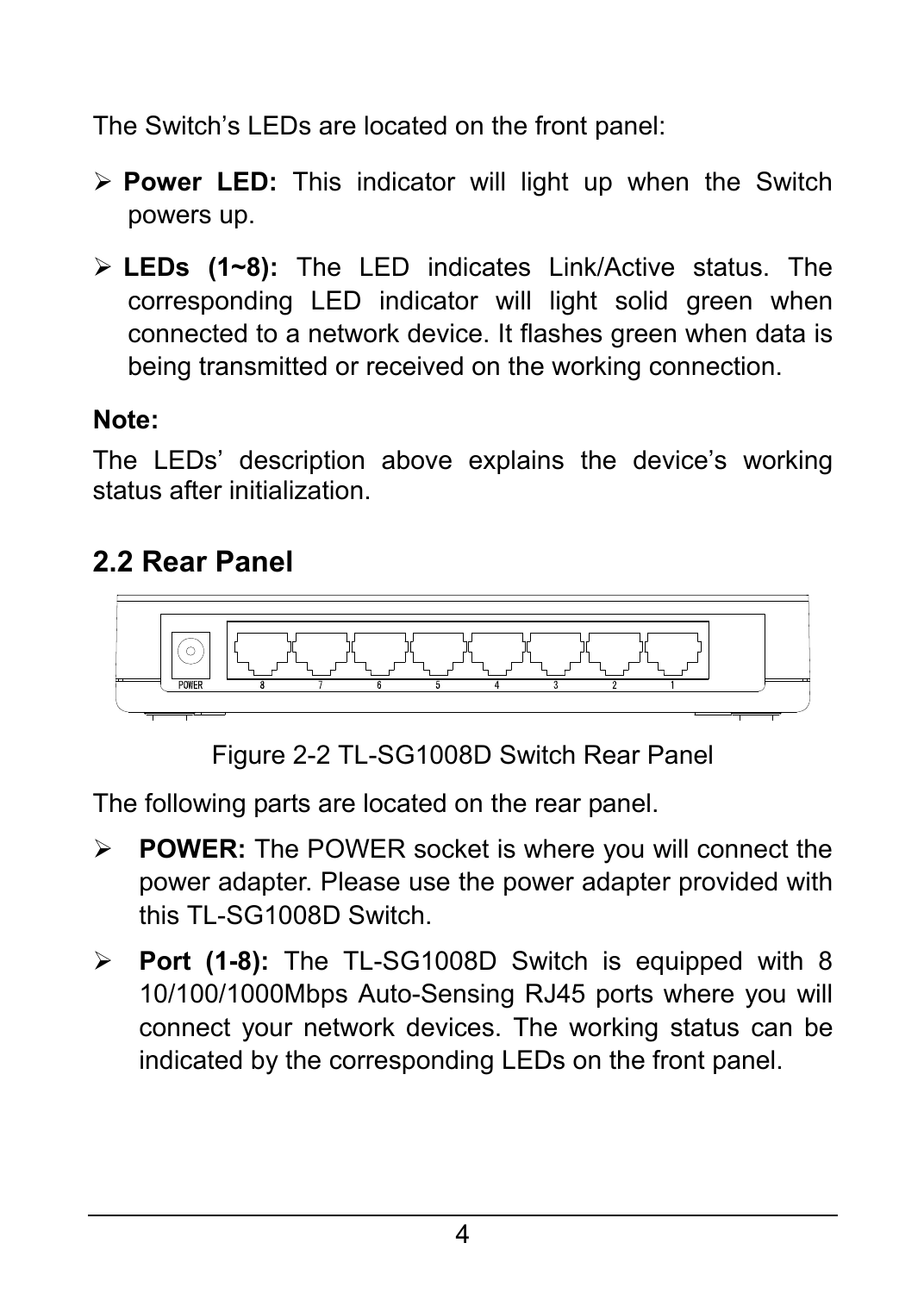#### **Chapter 3 Installation**

The Switch can be either located on a desktop or mounted on a wall.

#### **3.1 Mounting the Switch on a Desk**

To locate the Switch on a desktop, please follow these steps:

- 1) Place the Switch on a flat desk.
- 2) Inspect the Power Adapter carefully and make sure that it is properly connected to a power source.
- 3) Ensure adequate ventilation space around the switch for dissipating heat and air.

#### **Note:**

Please avoid any heavy thing placed on the switch.

To ensure the stable cable connection, please keep the switch horizontal on the desktop, with white cover facing up.

#### **3.2 Mounting the Switch on a Wall**

There are two wall-mounting slots on the bottom panel of the Switch. To mount the Switch on a wall, please follow the steps below.

- 1) Drill two holes into the wall. Insert a screw into each hole and leave a part of its head exposed.
- 2) Place the two wall-mounting slots over the screws and slide the Switch down to fasten it.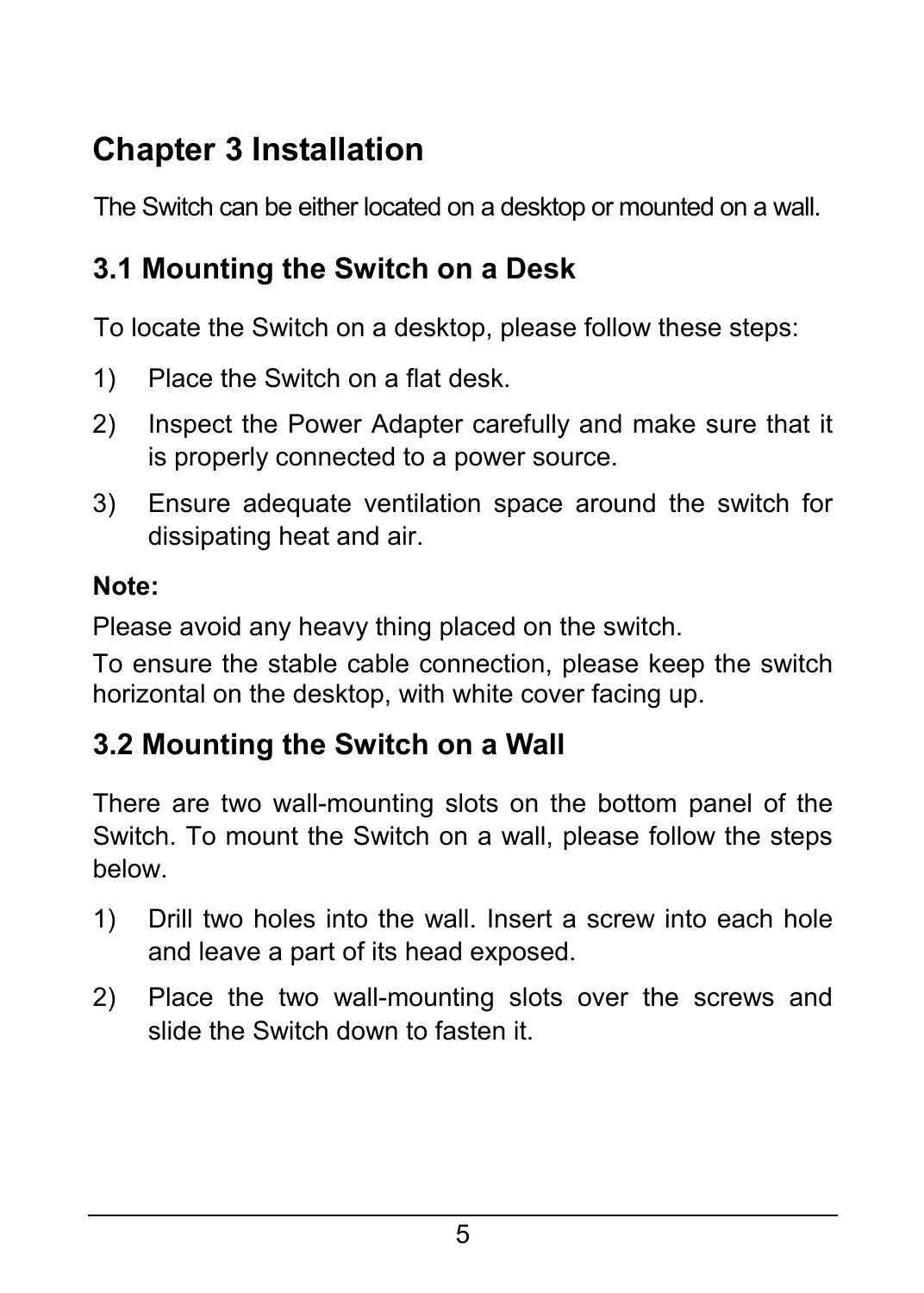

#### **3.3 Power On**

Power on the Switch and it will automatically initialize and its LED indicators will respond as follows:

| <b>Name</b>                   | <b>Time</b>   |     | <b>Status Indication</b>                                                           |
|-------------------------------|---------------|-----|------------------------------------------------------------------------------------|
| Power                         | All the time  | On  | Power on                                                                           |
| <b>LEDs</b><br>(port<br>$1-8$ | $1st$ second  | On  | N/A                                                                                |
|                               | $2nd$ second  | Off | N/A                                                                                |
|                               | $3rd$ second~ | Off | No device connected to the<br>corresponding port.                                  |
|                               |               | On  | There is a 10/100/1000Mbps<br>device connected<br>the<br>to<br>corresponding port. |

#### **Note:**

If the LED indicators don't respond as described above, please check the power supply and its connection.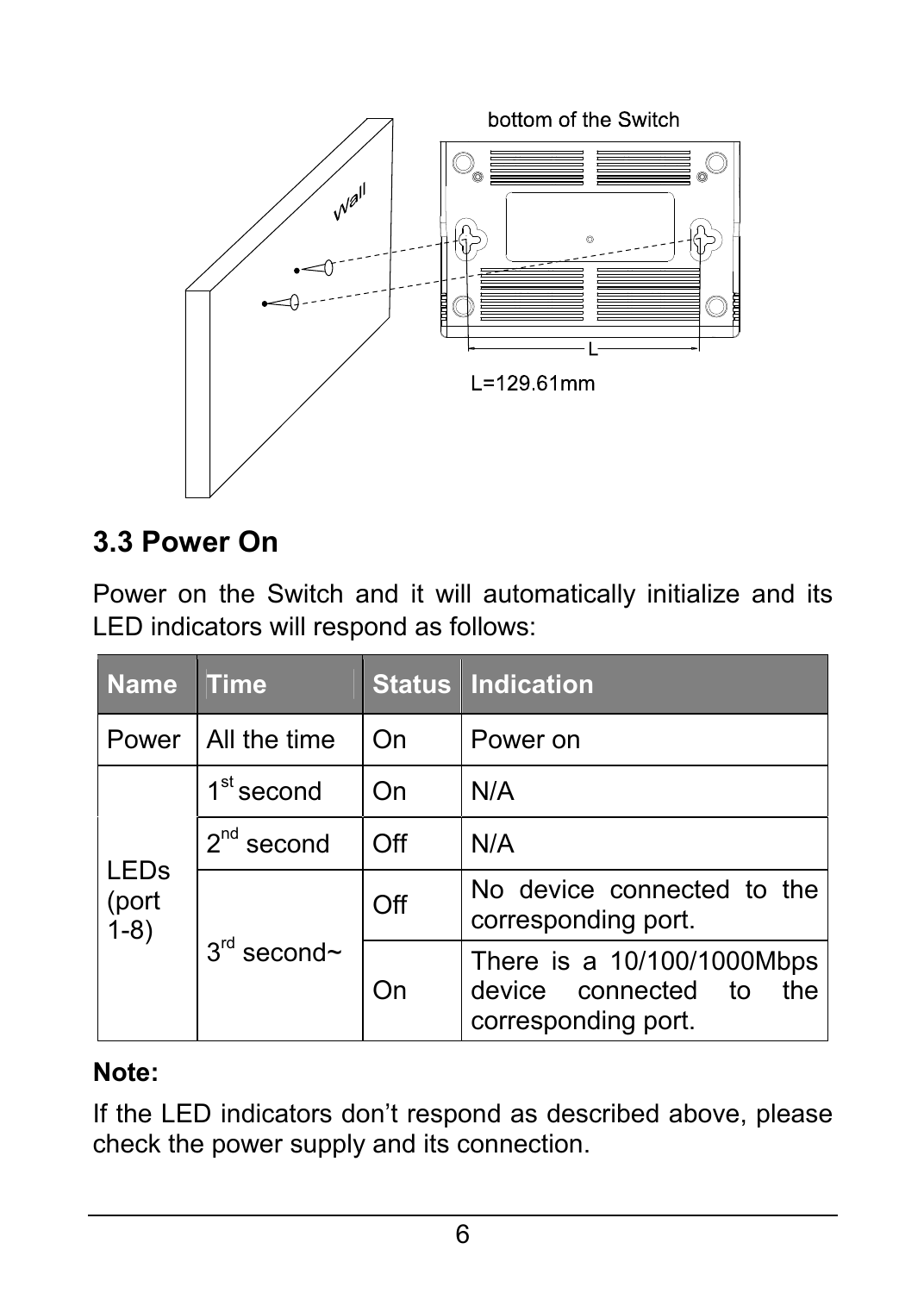#### **Appendix A: Specifications**

| General                     |                                                                                                            |  |  |
|-----------------------------|------------------------------------------------------------------------------------------------------------|--|--|
| Standards                   | IEEE802.3, IEEE802.3u, IEEE802.3ab                                                                         |  |  |
| Topology                    | Star                                                                                                       |  |  |
| Protocol                    | CSMA/CD                                                                                                    |  |  |
|                             | Ethernet: 10Mbps (Half Duplex), 20Mbps<br>(Full Duplex)                                                    |  |  |
| Data Transfer Rate          | Fast Ethernet: 100Mbps (Half Duplex),<br>200Mbps (Full Duplex)                                             |  |  |
|                             | Gigabit Ethernet: 2000Mbps (Full Duplex)                                                                   |  |  |
|                             | 10Base-T: UTP category 3, 4, 5 cable<br>(maximum 100m) EIA/TIA-568 100Ω STP<br>(maximum 100m)              |  |  |
| Network Media(Cable)        | 100Base-TX: UTP category 5, 5e cable<br>(maximum 100m) EIA/TIA-568 100 $\Omega$ STP<br>(maximum 100m)      |  |  |
|                             | 1000Base-T: UTP<br>category<br>5<br>cable<br>(maximum 100m) EIA/TIA-568 100 $\Omega$ STP<br>(maximum 100m) |  |  |
| Number of Ports             | 5/8 10/100/1000Mbps Auto-Negotiation<br>RJ45 ports                                                         |  |  |
| <b>I FD indicators</b>      | Power, LEDs (1-8)                                                                                          |  |  |
| <b>Transfer Method</b>      | Store-and-Forward                                                                                          |  |  |
| <b>MAC Address Learning</b> | Automatically learning, automatically aging                                                                |  |  |
|                             | 10Base-T: 14880pps/Port                                                                                    |  |  |
| Frame Filter Rate           | 100Base-Tx: 148800pps/Port                                                                                 |  |  |
|                             | 1000Base-T: 1488000pps/Port                                                                                |  |  |